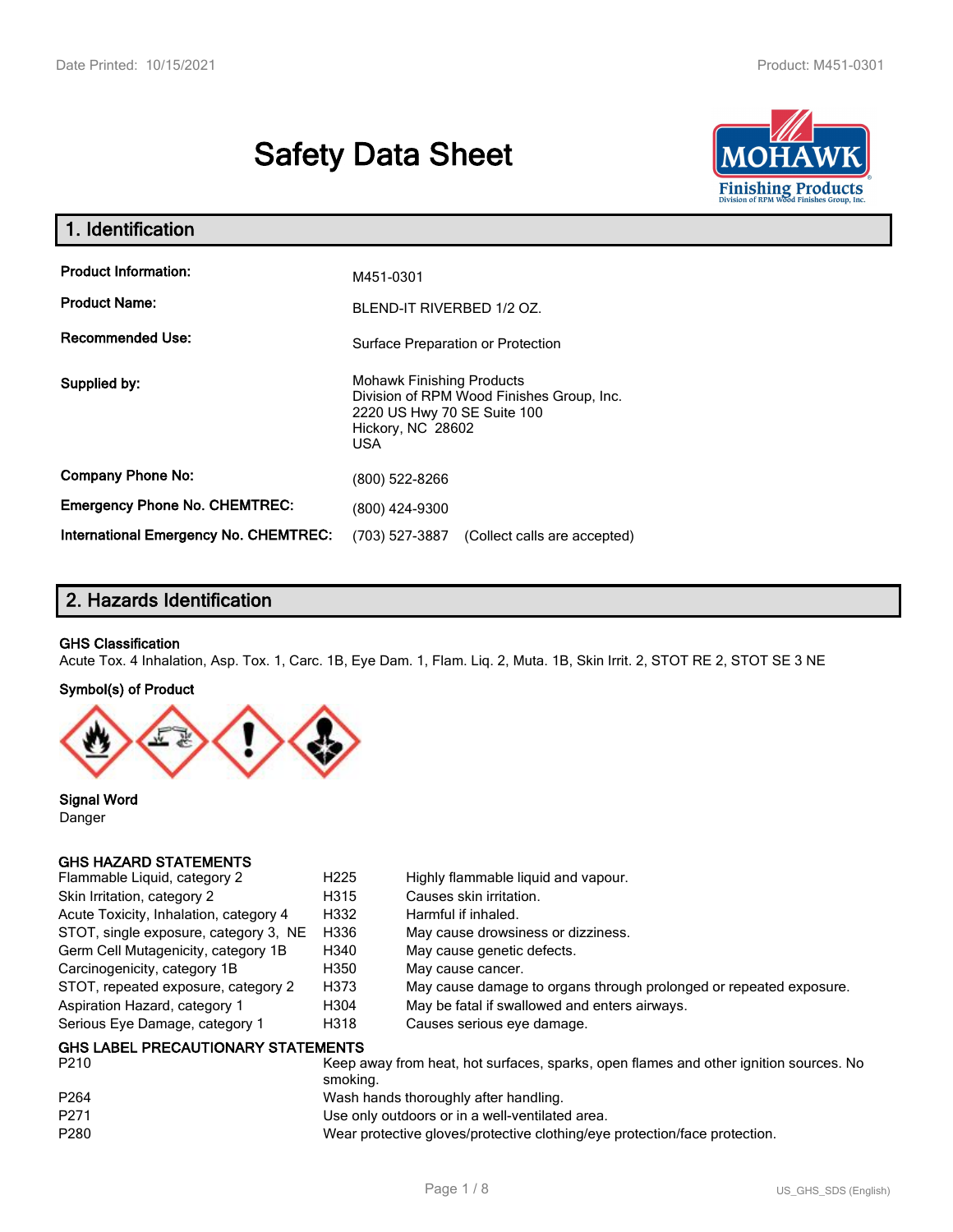| P331                                    | Do NOT induce vomiting.                                                                                                             |
|-----------------------------------------|-------------------------------------------------------------------------------------------------------------------------------------|
| P405                                    | Store locked up.                                                                                                                    |
| P302+P352                               | IF ON SKIN: Wash with plenty of soap and water.                                                                                     |
| P303+P361+P353                          | IF ON SKIN (or hair): Take off immediately all contaminated clothing. Rinse skin with<br>water/shower.                              |
| P305+P351+P338                          | IF IN EYES: Rinse cautiously with water for several minutes. Remove contact lenses, if<br>present and easy to do. Continue rinsing. |
| P362+P364                               | Take off contaminated clothing and wash it before reuse.                                                                            |
| P403+P233                               | Store in a well-ventilated place. Keep container tightly closed.                                                                    |
| P <sub>201</sub>                        | Obtain special instructions before use.                                                                                             |
| P <sub>260</sub>                        | Do not breathe dust/fume/gas/mist/vapours/spray.                                                                                    |
| P304+P340                               | IF INHALED: Remove person to fresh air and keep comfortable for breathing.                                                          |
| P308+P313                               | IF exposed or concerned: Get medical advice/attention.                                                                              |
| P332+P313                               | If skin irritation occurs: Get medical advice/attention.                                                                            |
| P403+P235                               | Store in a well-ventilated place. Keep cool.                                                                                        |
| P301+P310                               | IF SWALLOWED: Immediately call a POISON CENTER or doctor/physician.                                                                 |
| <b>GHS SDS PRECAUTIONARY STATEMENTS</b> |                                                                                                                                     |
| P240                                    | Ground/bond container and receiving equipment.                                                                                      |
| P <sub>241</sub>                        | Use explosion-proof electrical/ventilating/lighting/equipment.                                                                      |
| P242                                    | Use only non-sparking tools.                                                                                                        |
| P243                                    | Take precautionary measures against static discharge.                                                                               |

# **3. Composition/Information on ingredients**

| <b>Chemical Name</b>            | CAS-No.        | Wt. %       | <b>GHS Symbols</b>    | <b>GHS Statements</b>        |
|---------------------------------|----------------|-------------|-----------------------|------------------------------|
| n-butyl acetate                 | 123-86-4       | $10 - 25$   | GHS02-GHS07           | H <sub>226</sub> -336        |
| petroleum distillate            | 64742-49-0     | $10 - 25$   | GHS08                 | H304-340-350                 |
| pm acetate                      | 108-65-6       | $2.5 - 10$  | GHS02-GHS07           | H <sub>226</sub> -332        |
| butanol                         | 71-36-3        | $2.5 - 10$  | GHS02-GHS05-<br>GHS07 | H226-302-315-318-332-335-336 |
| titanium dioxide                | 13463-67-7     | $2.5 - 10$  | GHS08                 | H <sub>351</sub>             |
| ethanol                         | 64-17-5        | $2.5 - 10$  | GHS02                 | H <sub>225</sub>             |
| eep                             | 763-69-9       | $2.5 - 10$  | GHS06                 | H331                         |
| aliphatic petroleum distillates | 64742-47-8     | $2.5 - 10$  | GHS07-GHS08           | H304-332                     |
| carbon black                    | 1333-86-4      | $2.5 - 10$  | GHS02                 | H <sub>251</sub>             |
| toluene                         | 108-88-3       | $1.0 - 2.5$ | GHS02-GHS07-<br>GHS08 | H225-304-315-332-336-373     |
| m-xylene                        | 108-38-3       | $1.0 - 2.5$ | GHS02-GHS07           | H226-315-332                 |
| ethylbenzene                    | $100 - 41 - 4$ | $0.1 - 1.0$ | GHS02-GHS07-<br>GHS08 | H225-304-332-373             |
| p-xylene                        | 106-42-3       | $0.1 - 1.0$ | GHS02-GHS07           | H226-315-332                 |

The exact percentage (concentration) of ingredients is being withheld as a trade secret.

The text for GHS Hazard Statements shown above (if any) is given in the "Other information" Section.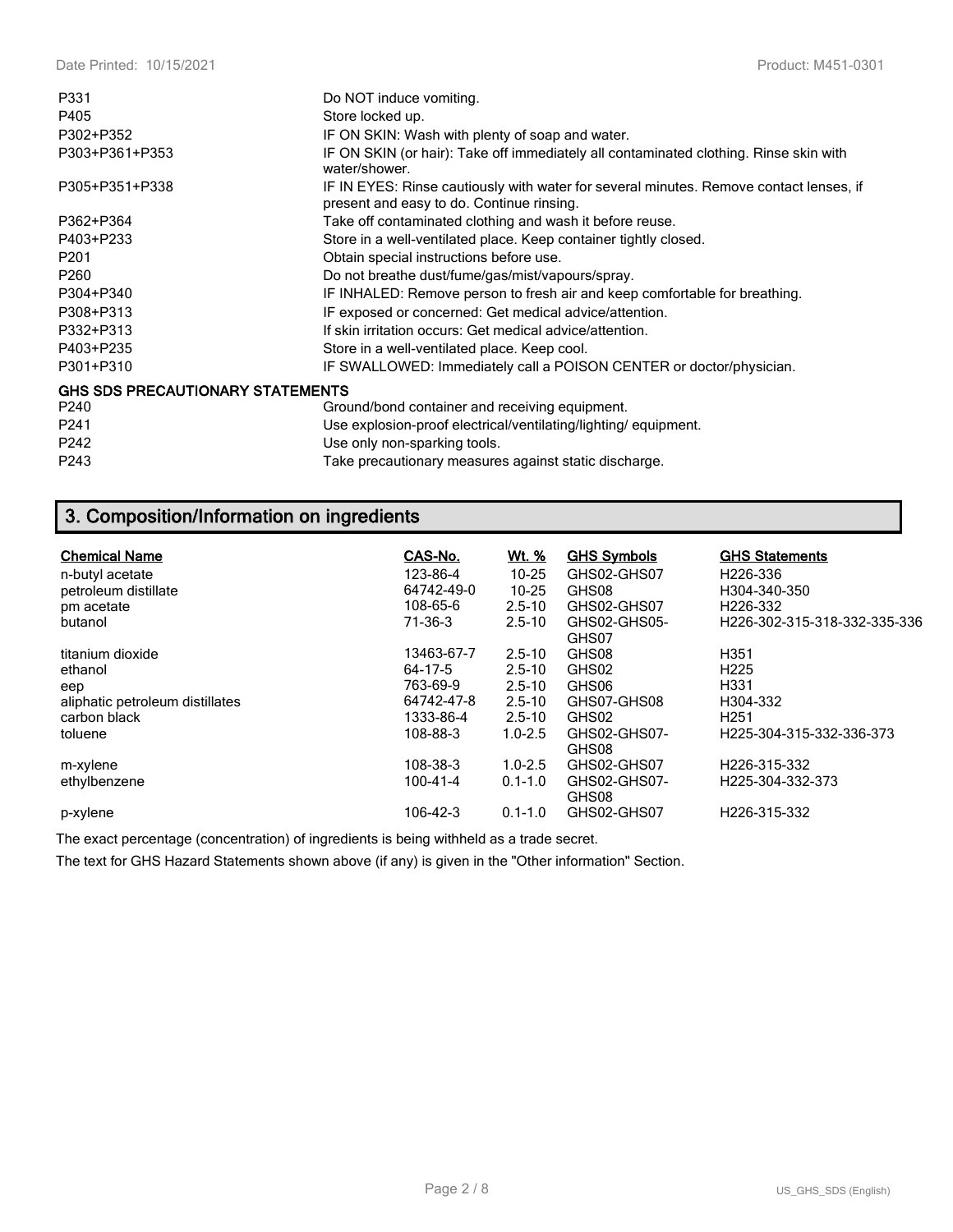# **4. First-aid Measures**



FIRST AID - EYE CONTACT: IF IN EYES: Rinse cautiously with water for several minutes. Remove contact lenses, if present and easy to do. Continue rinsing.

FIRST AID - SKIN CONTACT: IF ON SKIN: Wash with plenty of soap and water. IF ON SKIN (or hair): Take off immediately all contaminated clothing. Rinse skin with water/shower. Take off contaminated clothing and wash it before reuse. If skin irritation occurs: Get medical advice/attention.

FIRST AID - INGESTION: Do NOT induce vomiting. IF SWALLOWED: Immediately call a POISON CENTER or doctor/physician.

FIRST AID - INHALATION: IF INHALED: Remove person to fresh air and keep comfortable for breathing.

### **5. Fire-fighting Measures**

**SPECIAL FIREFIGHTING PROCEDURES:** Evacuate all persons from the fire area to a safe location. Move non-burning material, as feasible, to a safe location as soon as possible. Fire fighters should be protected from potential explosion hazards while extinguishing the fire. Wear self-contained breathing apparatus (SCBA) and full fire-fighting protective clothing. Thoroughly decontaminate all protective equipment after use. Containers of this material may build up pressure if exposed to heat (fire). Use water spray to cool fire-exposed containers. Use water spray to disperse vapors if a spill or leak has not ignited. DO NOT extinguish a fire resulting from the flow of flammable liquid until the flow of the liquid is effectively shut off. This precaution will help prevent the accumulation of an explosive vapor-air mixture after the initial fire is extinguished.

**FIREFIGHTING EQUIPMENT:** This is a NFPA/OSHA Class 1B or less flammable liquid. Follow NFPA30, Chapter 16 for fire protection and fire suppression. Use a dry chemical, carbon dioxide, or similar ABC fire extinguisher for incipeint fires. Water may be used to cool and prevent rupture of containers that are exposed to heat from fire.

#### **6. Accidental Release Measures**

#### **ENVIRONMENTAL MEASURES:** No Information

**STEPS TO BE TAKEN IN CASE MATERIAL IS RELEASED OR SPILLED:** Follow personal protective equipment recommendations found in Section VIII. Personal protective equipment needs must be evaluated based on information provided on this sheet and the special circumstances created by the spill including; the material spilled, the quantity of the spill, the area in which the spill occurred, and the training and the expertise of employees in the area responding to the spill. Never exceed any occupational exposure limits. Shut off ignition sources; including electrical equipment and flames. Do not allow smoking in the area. Do not allow the spilled product to enter public drainage system or open waterways.

### **7. Handling and Storage**



**HANDLING:** Avoid inhalation and contact with eyes, skin, and clothing. Wash hands thoroughly after handling and before eating or drinking. In keeping with safe handling practices, avoid ignition sources (smoking, flames, pilot lights, electrical sparks); ground and bond containers when transferring the material to prevent static electricity sparks that could ignite vapor and use spark proof tools and explosion proof equipment. Empty containers may retain product residue or vapor. Do not pressurize, cut, weld, braze, solder, drill, grind, or expose container to heat, flame, sparks, static electricity, or other sources of ignition. Any of these actions can potentially cause an explosion that may lead to injury.

**STORAGE:** Keep containers closed when not in use. Store in cool well ventilated space away from incompatible materials.

# **8. Exposure Controls/Personal Protection**

| Ingredients with Occupational Exposure Limits |                      |                       |                     |                         |  |  |
|-----------------------------------------------|----------------------|-----------------------|---------------------|-------------------------|--|--|
| <b>Chemical Name</b>                          | <b>ACGIH TLV-TWA</b> | <b>ACGIH-TLV STEL</b> | <b>OSHA PEL-TWA</b> | <b>OSHA PEL-CEILING</b> |  |  |
| n-butyl acetate                               | 50 ppm               | $150$ ppm             | $150$ ppm           | N.D.                    |  |  |
| petroleum distillate                          | N.D.                 | N.D.                  | N.D.                | N.D.                    |  |  |
| pm acetate                                    | N.D.                 | N.D.                  | N.D.                | N.D.                    |  |  |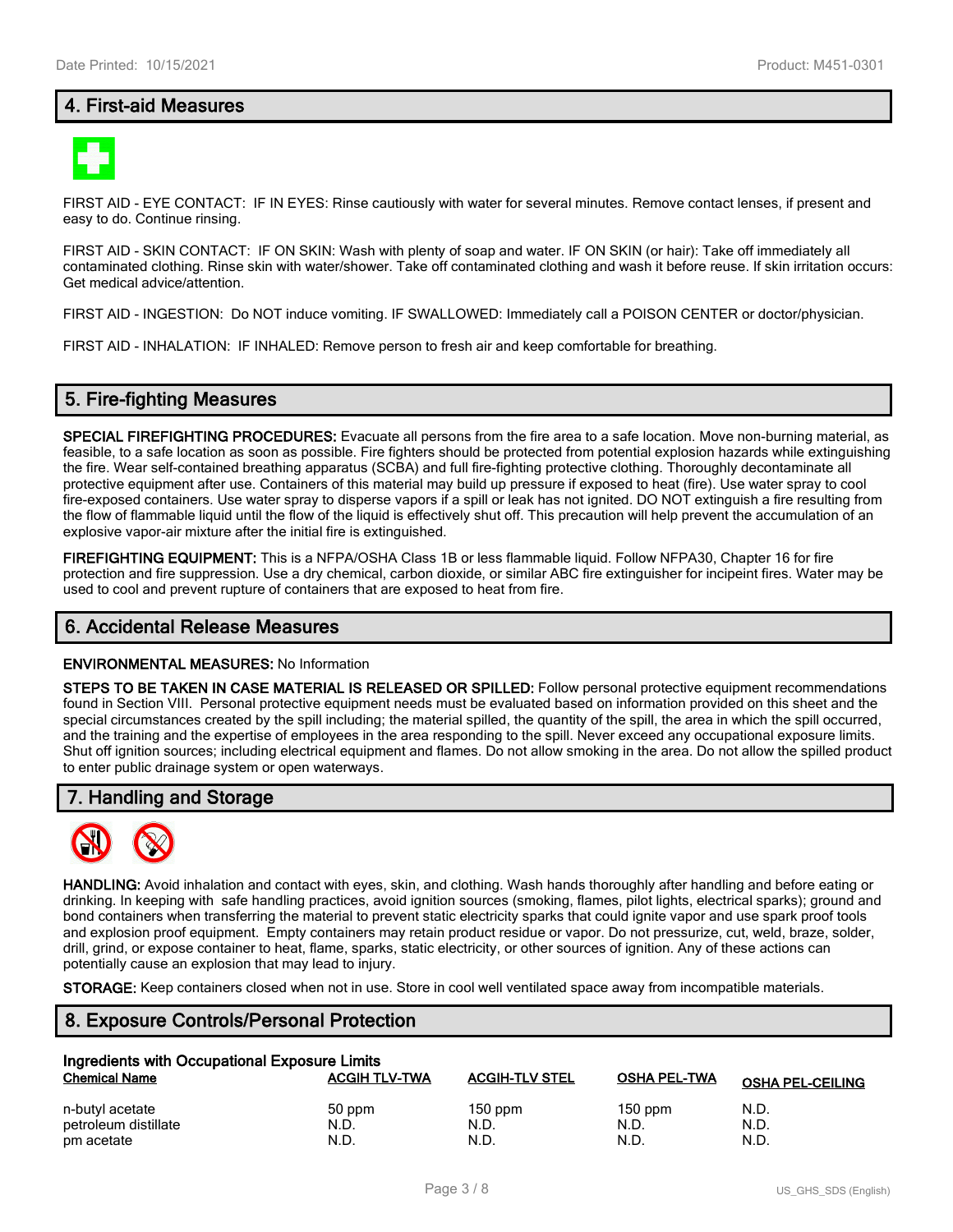| butanol                         | 20 ppm            | N.D.       | $100$ ppm          | N.D.    |
|---------------------------------|-------------------|------------|--------------------|---------|
| titanium dioxide                | $10 \text{ mg/m}$ | N.D.       | 15 mg/m $3$        | N.D.    |
| ethanol                         | N.D.              | $1000$ ppm | $1000$ ppm         | N.D.    |
| eep                             | N.D.              | N.D.       | N.D.               | N.D.    |
| aliphatic petroleum distillates | N.D.              | N.D.       | N.D.               | N.D.    |
| carbon black                    | $3 \text{ mg/m}$  | N.D.       | $3.5 \text{ mg/m}$ | N.D.    |
| toluene                         | 20 ppm            | N.D.       | $200$ ppm          | 300 ppm |
| m-xylene                        | $100$ ppm         | $150$ ppm  | $100$ ppm          | N.D.    |
| ethylbenzene                    | 20 ppm            | N.D.       | $100$ ppm          | N.D.    |
| p-xylene                        | $100$ ppm         | $150$ ppm  | $100$ ppm          | N.D.    |

**Further Advice: MEL = Maximum Exposure Limit OES = Occupational Exposure Standard SUP = Supplier's Recommendation Sk = Skin Sensitizer N.E. = Not Established N.D. = Not Determined**

#### **Personal Protection**



**RESPIRATORY PROTECTION:** Use adequate engineering controls and ventilation to keep levels below recommended or statutory exposure limits. If exposure levels exceed limits use appropriate approved respiratory protection equipment.



**SKIN PROTECTION:** Wear chemical resistant footwear and clothing such as gloves, an apron or a whole body suit as appropriate.



**EYE PROTECTION:** Wear chemical-resistant glasses and/or goggles and a face shield when eye and face contact is possible due to splashing or spraying of material.



**OTHER PROTECTIVE EQUIPMENT:** No Information



**HYGIENIC PRACTICES:** It is good practice to avoid contact with the product and/or its vapors, mists or dust by using appropriate protective measures. Wash thoroughly after handling and before eating or drinking.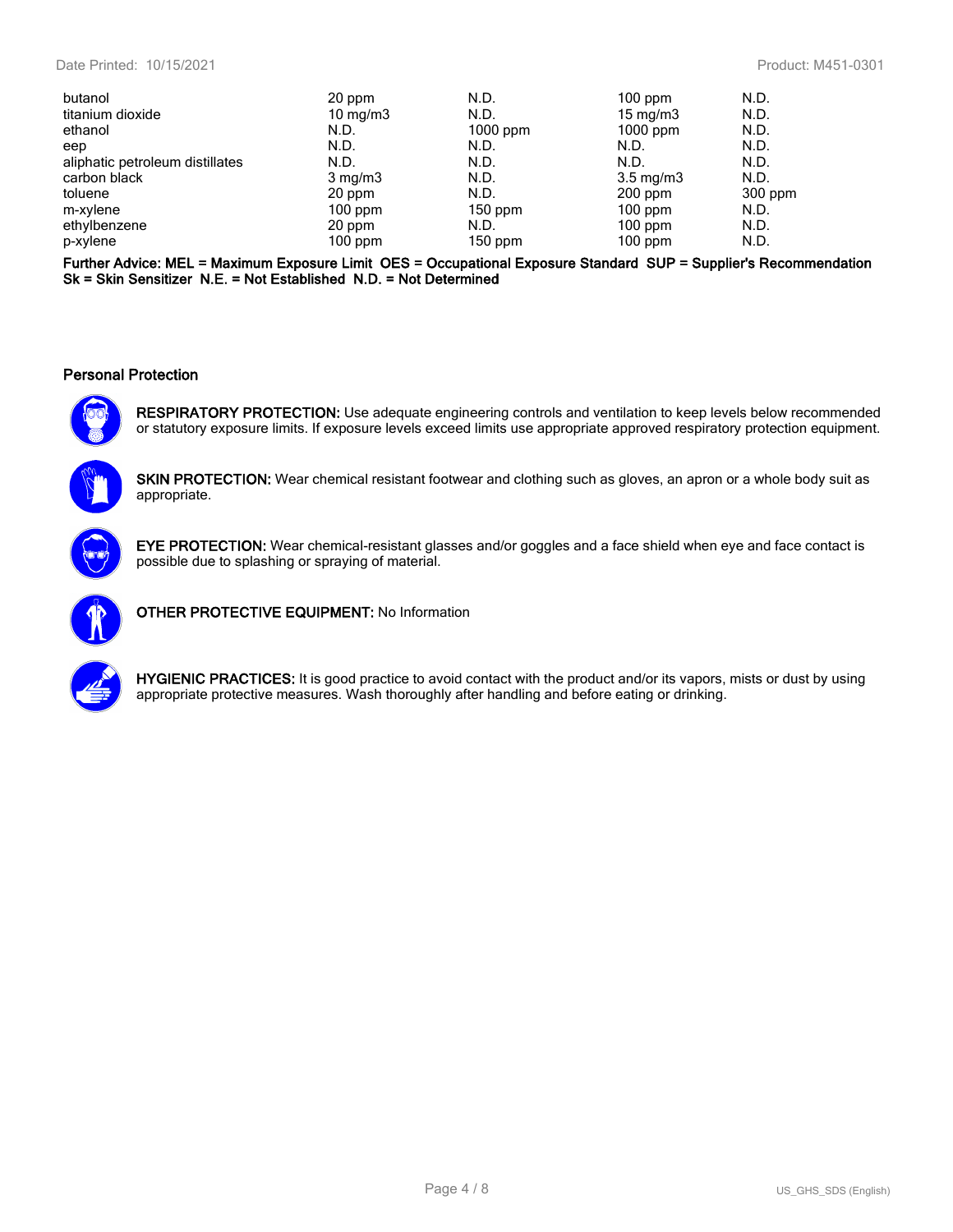**N.I. = No Information**

# **9. Physical and Chemical Properties**

| Appearance:                    | <b>Colored Liquid</b>            | <b>Physical State:</b>                      | <b>LIQUID</b>  |
|--------------------------------|----------------------------------|---------------------------------------------|----------------|
| Odor:                          | <b>Strong Solvent</b>            | <b>Odor Threshold:</b>                      | Not determined |
| Density, g/cm3:                | 1.003                            | pH:                                         | Not determined |
| Freeze Point, °F:              | Not determined                   | Viscosity:                                  | Not determined |
| <b>Solubility in Water:</b>    | Not determined                   | Partition Coefficient, n-octanol/<br>water: | Not determined |
| Decomposition temperature, °F: | Not determined                   | <b>Explosive Limits, %:</b>                 | Not determined |
| Boiling Range, °F:             | $>$ 100 °F                       | Flash Point. °F:                            | $55^{\circ}$ F |
| Combustibility:                | <b>Supports Combustion</b>       | Auto-Ignition Temperature, °F:              | Not determined |
| <b>Evaporation Rate:</b>       | <b>Faster than Diethyl Ether</b> | Vapor Pressure, mmHg:                       | Not determined |
| <b>Vapor Density:</b>          | Not determined                   |                                             |                |

# **10. Stability and reactivity**

**STABILITY:** Stable under normal conditions.

**CONDITIONS TO AVOID:** Heat, flames and sparks.

**INCOMPATIBILITY:** Acids, Bases, Oxidizing agents

**HAZARDOUS DECOMPOSITION PRODUCTS:** Not determined.

# **11. Toxicological information**



**Practical Experiences**

**EMERGENCY OVERVIEW:** No Information

**EFFECT OF OVEREXPOSURE - EYE CONTACT:** No Information

**EFFECT OF OVEREXPOSURE - INGESTION:** No Information

**EFFECT OF OVEREXPOSURE - INHALATION:** No Information

**EFFECT OF OVEREXPOSURE - SKIN CONTACT:** No Information

**CARCINOGENICITY:** May cause cancer.

This product contains Titanium Dioxide, which is listed by IARC as possibly carcinogenic to humans (Group 2B). This listing is based on inadequate evidence of carcinogenicity in humans and sufficient evidence in experimental animals. This classification is relevant when exposed to titanium dioxide in dust or powder form only, including cured product that is subject to sanding, grinding, cutting, or other surface preparation activities.

#### **PRIMARY ROUTE(S) OF ENTRY:**

#### **Eye Contact, Skin Contact, Ingestion, Inhalation**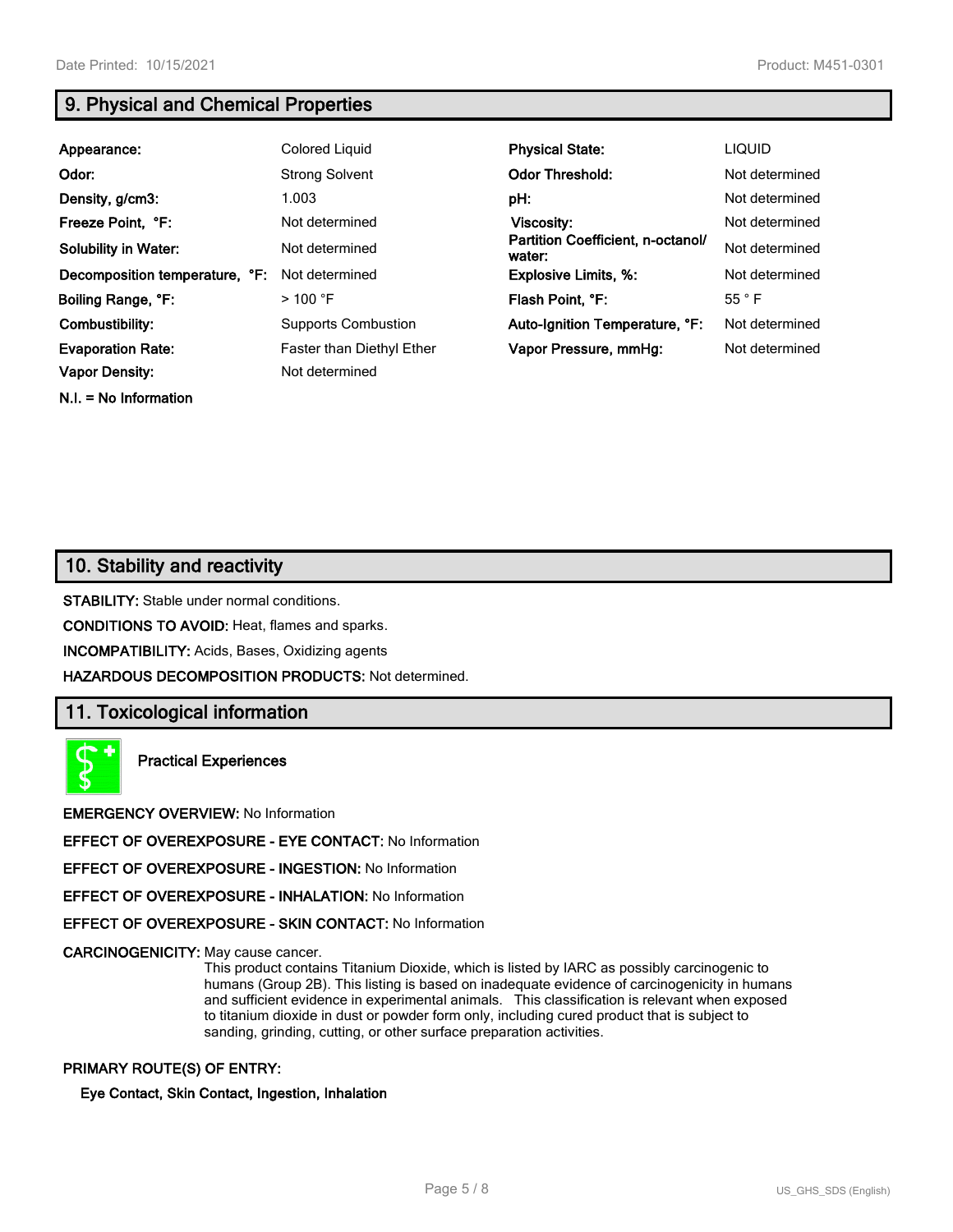#### **Acute Toxicity Values**

#### **The acute effects of this product have not been tested. Data on individual components are tabulated below**

| CAS-No.<br>123-86-4 | <b>Chemical Name</b><br>n-butyl acetate | Oral LD50<br>14130 mg/kg Rat | Dermal LD50<br>>17600 mg/kg Rabbit 23.4 mg/l Rat | Vapor LC50     |
|---------------------|-----------------------------------------|------------------------------|--------------------------------------------------|----------------|
| 64742-49-0          | petroleum distillate                    | >5000 mg/kg Rat              | >3160 mg/kg Rabbit                               | 54 mg/l Rat    |
| 108-65-6            | pm acetate                              | 8532 mg/kg Rat               | >5000 mg/kg Rabbit                               | $>20$ mg/L     |
| 71-36-3             | butanol                                 | 700 mg/kg Rat                | 3402 mg/kg Rabbit                                | 8000 mg/l Rat  |
| 13463-67-7          | titanium dioxide                        | >10000 mg/kg Rat             | $>10000$ mg/kg Rabbit $>20$ mg/l                 |                |
| 64-17-5             | ethanol                                 | 7060 mg/kg Rat               | 15,800 mg/kg                                     | 124.7 mg/L Rat |
| 763-69-9            | eep                                     | 3200 mg/kg Rat               | 4080 mg/kg Rabbit                                | $>20$ mg/l     |
| 64742-47-8          | aliphatic petroleum distillates         | >5000 mg/kg Rat              | >2000 mg/kg Rabbit                               | >13 mg/L Rat   |
| 1333-86-4           | carbon black                            | >5000 mg/kg Rat              | >3000 mg/kg Rabbit                               | $>20$ mg/l     |
| 108-88-3            | toluene                                 | 2600 mg/kg Rat               | 12000 mg/kg Rabbit                               | 12.5 mg/L Rat  |
| 108-38-3            | m-xylene                                | 5000 mg/kg Rat               | 6500 mg/kg Rabbit                                | >20 mg/l Rat   |
| $100 - 41 - 4$      | ethylbenzene                            | 3500 mg/kg Rat               | 15400 mg/kg Rabbit                               | 17.2 mg/L Rat  |
| 106-42-3            | p-xylene                                | 4029 mg/kg Rat               | >2000 mg/kg rabbit                               | >20 mg/l Rat   |

**N.I. = No Information**

# **12. Ecological information**

**ECOLOGICAL INFORMATION:** Ecological evaluation of this material has not been performed; however, do not allow the product to be released to the environment without governmental approval/permits.

# **13. Disposal Information**



**DISPOSAL METHOD:** Waste from this material may be a listed and/or characteristic hazardous waste. Dispose of material, contaminated absorbent, container and unused contents in accordance with local, state, and federal regulations.

**STEPS TO BE TAKEN IN CASE MATERIAL IS RELEASED OR SPILLED:** Follow personal protective equipment recommendations found in Section VIII. Personal protective equipment needs must be evaluated based on information provided on this sheet and the special circumstances created by the spill including; the material spilled, the quantity of the spill, the area in which the spill occurred, and the training and the expertise of employees in the area responding to the spill. Never exceed any occupational exposure limits. Shut off ignition sources; including electrical equipment and flames. Do not allow smoking in the area. Do not allow the spilled product to enter public drainage system or open waterways.

# **14. Transport Information**

#### **SPECIAL TRANSPORT PRECAUTIONS:** No Information

- **IATA:** ID8000, CONSUMER COMMODITY, 9
- **IMDG:** LIMITED QUANTITY UN1263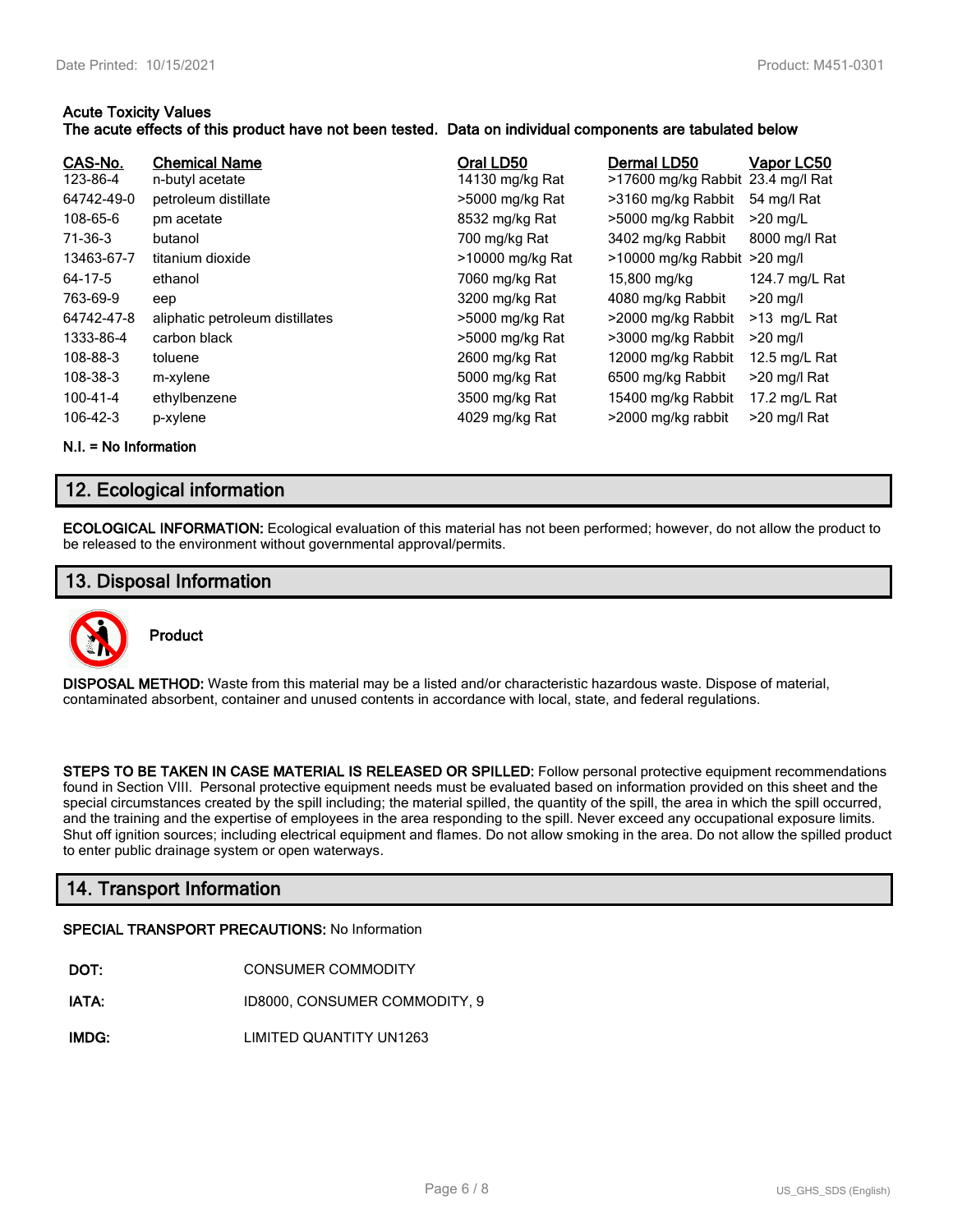# **15. Regulatory Information**

## **U.S. Federal Regulations:**

#### **CERCLA - SARA Hazard Category**

This product has been reviewed according to the EPA 'Hazard Categories' promulgated under Sections 311 and 312 of the Superfund Amendment and Reauthorization Act of 1986 (SARA Title III) and is considered, under applicable definitions, to meet the following categories:

Fire Hazard, Acute Health Hazard, Chronic Health Hazard

#### **SARA SECTION 313**

This product contains the following substances subject to the reporting requirements of Section 313 of Title III of the Superfund Amendment and Reauthorization Act of 1986 and 40 CFR part 372:

| <b>Chemical Name</b> | CAS-No.  | Wt. % |
|----------------------|----------|-------|
| butanol              | 71-36-3  | 8.03  |
| toluene              | 108-88-3 | 2.08  |
| m-xylene             | 108-38-3 | 1.70  |

#### **TOXIC SUBSTANCES CONTROL ACT**

This product contains the following chemical substances subject to the reporting requirements of TSCA 12(B) if exported from the United States:

| <b>Chemical Name</b>         | CAS-No.  |
|------------------------------|----------|
| octamethylcyclotetrasiloxane | 556-67-2 |

# **U.S. State Regulations:**

#### **CALIFORNIA PROPOSITION 65**

WARNING: Cancer and Reproductive Harm - www.P65Warnings.ca.gov.

Titanium Dioxide, Cancer, 6.1703% Toluene, Reproductive Harm, 2.0848%

|                        | 16. Other Information |                              |                                                                                                   |                                                            |  |                             |  |
|------------------------|-----------------------|------------------------------|---------------------------------------------------------------------------------------------------|------------------------------------------------------------|--|-----------------------------|--|
| <b>Revision Date:</b>  |                       | 9/14/2021                    | <b>Supersedes Date:</b>                                                                           |                                                            |  |                             |  |
| Reason for revision:   |                       |                              | 01 - Product Information<br>05 - Flammability Information<br>09 - Physical & Chemical Information | Substance and/or Product Properties Changed in Section(s): |  |                             |  |
| Datasheet produced by: |                       | <b>Regulatory Department</b> |                                                                                                   |                                                            |  |                             |  |
| <b>HMIS Ratings:</b>   |                       |                              |                                                                                                   |                                                            |  |                             |  |
| Health:                |                       | <b>Flammability:</b>         | 3                                                                                                 | <b>Reactivity:</b>                                         |  | <b>Personal Protection:</b> |  |
|                        |                       |                              |                                                                                                   |                                                            |  |                             |  |

#### **Volatile Organic Compounds, gr/ltr:** 621

#### **Text for GHS Hazard Statements shown in Section 3 describing each ingredient:**

| H <sub>225</sub> | Highly flammable liquid and vapour.           |
|------------------|-----------------------------------------------|
| H <sub>226</sub> | Flammable liquid and vapour.                  |
| H <sub>251</sub> | Self-heating: may catch fire.                 |
| H302             | Harmful if swallowed.                         |
| H304             | May be fatal if swallowed and enters airways. |